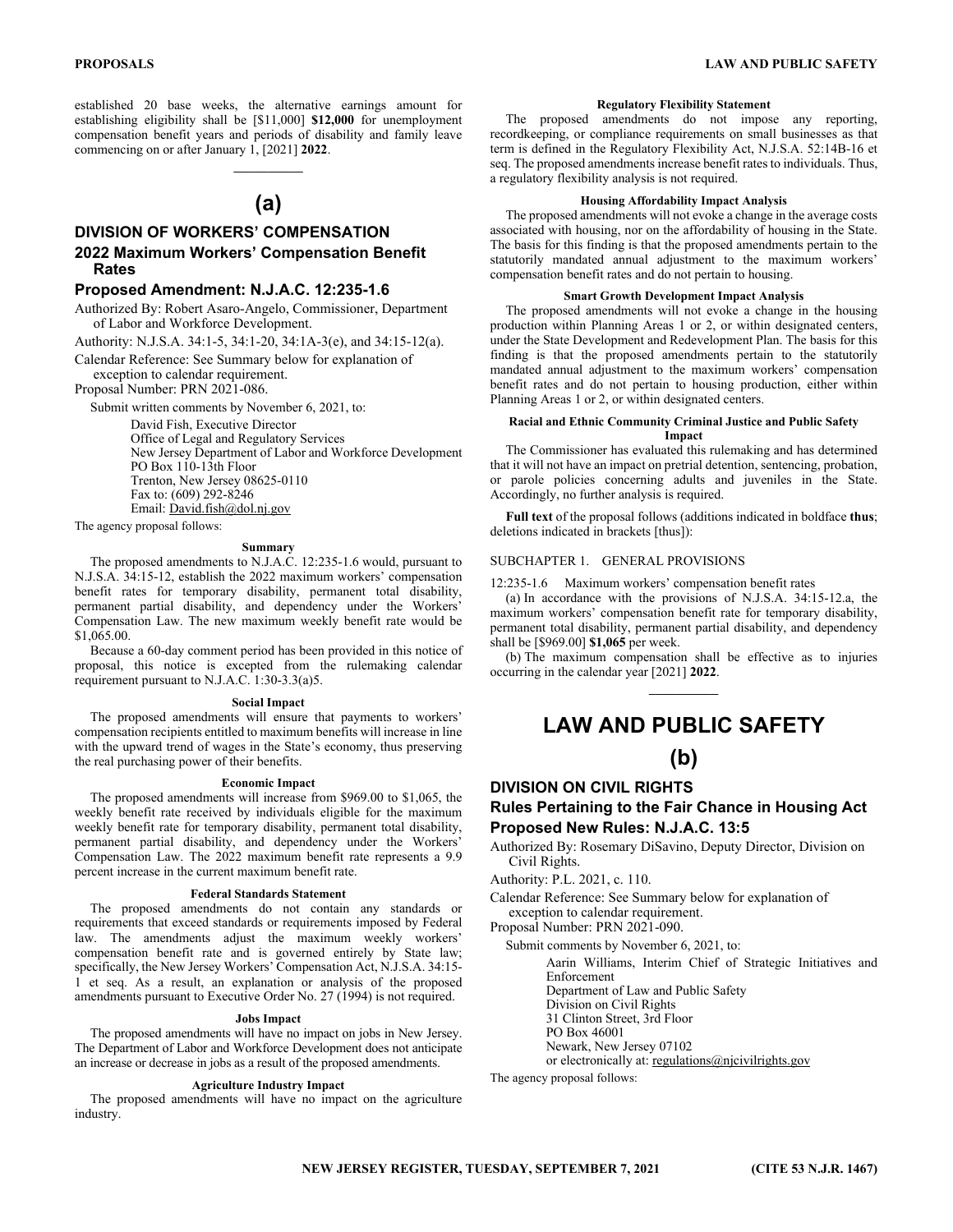#### **Summary**

The New Jersey Division on Civil Rights (the Division), in the Department of Law and Public Safety, enforces the Fair Chance in Housing Act (the Act), P.L. 2021, c. 110. As required by the Act, the Division proposes to adopt new rules N.J.A.C. 13:5, Rules Pertaining to the Fair Chance in Housing Act, to implement the Act's provisions. If additional rules are required to implement the Act's provisions, the Division will propose additional new rules and amendments once the Act has gone into effect.

On June 18, 2021, Governor Murphy signed the Act into law. The Act establishes requirements for housing providers who seek to consider an applicant's criminal record as part of the application process. The Act provides that a housing provider may not require an applicant to complete any housing application that includes any inquiries regarding an applicant's criminal record prior to the provision of a conditional offer, with limited exceptions, and may not make an inquiry regarding an applicant's criminal record prior to a making a conditional offer. Even then, the Act sets forth restrictions on when a housing provider may rely on an applicant's criminal history to deny housing based on the nature and age of the criminal offense, among other factors. Prior to the Act's passage, housing providers were not prohibited from inquiring about applicants' criminal histories on initial application materials and discriminating on that basis, even if the record included only a minor infraction unrelated to the applicant's eligibility as a future tenant.

The Division is proposing the following new rules to effectuate the Act. In light of the Act's effective date, the Division has prioritized proposing new rules that provide instructions on how to comply with the Act and set forth the procedures for filing and resolving complaints. The Division recognizes that further rulemaking may be warranted to address certain questions left unresolved in the Act itself as they arise after the Act goes into effect, and because of the need to give further consideration to such questions.

Subchapter 1 summarizes the Fair Chance in Housing Act. It restates and clarifies general provisions from the Act, including its scope and key definitions, and identifies circumstances in which housing providers are prohibited by the Act from inquiring about applicants' criminal histories before a conditional offer of housing has been made, with some limited exceptions. It also sets forth the processes for application fees, and the manner by which housing providers can take certain specific criminal records into account following a conditional offer. It prohibits discrimination, drug testing, and any advertising that restricts applicants with criminal histories, with some limited exceptions. It also clarifies housing providers' immunity from civil liability under the Act.

Proposed new Subchapter 2 establishes enforcement mechanisms under the Act. It delineates the processes for the complaint, notice to respondents and opportunity to cure or resolve the complaint, investigations, and appeals. It sets forth the penalties and remedies from the Act and clarifies which documents pertaining to complaints under the Act are public records.

The following is a summary of the proposed new rules:

Proposed new N.J.A.C. 13:5-1, General Provisions, sets forth the general provisions of the proposed new rules, including the purpose and scope of the chapter, definitions, violations, exceptions, notice, immunity from civil liability, and prohibition against retaliation.

Proposed new N.J.A.C. 13:5-1.1 sets forth the purpose of the chapter.

Proposed new N.J.A.C. 13:5-1.2 sets forth the general requirement, as remedial legislation, that the statutory provisions be broadly construed, and that provisions of the rules are severable.

Proposed new N.J.A.C. 13:5-1.3 sets forth the definitions that are used in the proposed new rules. The Division proposes defining all terms as they are defined in the Act to ensure consistency between those existing statutory definitions and the proposed new rules. In addition, there are several undefined terms in the Act that the Division proposes defining in the rules in order to provide guidance to covered entities and facilitate enforcement of the Act. The defined terms are as follows: "applicant," "complainant," "conditional offer," "criminal record," "Director," "Division," "electronically," "housing provider," "position statement," "rental dwelling unit," and "respondent."

Proposed new N.J.A.C. 13:5-1.4 sets forth the limitations on housing providers' ability to inquire into applicants' criminal records during the

Proposed new N.J.A.C. 13:5-1.5 sets forth guidelines for housing providers' application fee processes under the Act.

Proposed new N.J.A.C. 13:5-1.6 requires housing providers to apply the standards of the Act in a non-discriminatory manner.

Proposed new N.J.A.C. 13:5-1.7 sets forth the specific types of criminal records that a housing provider may not consider when evaluating applicants for tenancy, either before or after a conditional offer, under the Act.

Proposed new N.J.A.C. 13:5-1.8 sets forth the specific types of criminal records that a housing provider may consider when evaluating applicants for tenancy only after the issuance of a conditional offer. It specifies that even where a particular type of criminal history can be considered, an applicant may only be rejected based on their criminal history if such a rejection is necessary to serve a substantial, legitimate, and nondiscriminatory interest of the housing provider. If the housing provider relies on a criminal history inquiry conducted by a vendor or other outside person, the housing provider must take reasonable steps to ensure that the vendor or other outside person conducts the criminal history inquiry consistent with the Act and this chapter.

Proposed new N.J.A.C. 13:5-1.9 sets forth guidelines for housing providers when they withdraw a conditional offer on the basis of applicants' criminal records and requires them to provide written notice of such a withdrawal pursuant to the Act. This proposed new section also sets forth processes and timeframes for applicants to demonstrate inaccuracies in their records or to submit evidence of rehabilitation, and housing providers' determinations after consideration of that information.

Proposed new N.J.A.C. 13:5-1.10 sets forth the process whereby applicants can request information regarding the reasoning behind a withdrawal of a conditional offer under the Act.

Proposed new N.J.A.C. 13:5-1.11 sets forth restrictions on advertising under the Act, prohibiting any materials that discourage or exclude those with criminal records from applying.

Proposed new N.J.A.C. 13:5-1.12 prohibits the dissemination of applicants' criminal records in accordance with the restrictions under the Act.

Proposed new N.J.A.C. 13:5-1.13 discusses immunity from civil liability for housing providers who allow individuals with criminal records to live on their property under the Act and clarifies that any such immunity does not extend to housing providers' failure to take reasonable action or refusal to take reasonable action in connection with actual unlawful, discriminatory, or harassing conduct by a tenant during the tenancy.

Proposed new N.J.A.C. 13:5-1.14 prohibits housing providers from submitting applicants to drug or alcohol testing or requesting applicants' consent to obtain information from a treatment facility under the Act.

Proposed new N.J.A.C. 13:5-1.15 prohibits retaliatory actions by housing providers when applicants allege violations of the Act.

Proposed new N.J.A.C. 13:5-2, Enforcement Provisions, sets forth the enforcement provisions of the proposed new rules including the complaint process; notice to respondents and opportunity to cure or resolve the complaint or answer; investigations and findings; appeals by respondents; penalties; remedies; and confidentiality of the Division's investigatory files.

Proposed new N.J.A.C. 13:5-2.1 sets forth the process for an applicant to file a complaint against a housing provider alleging a violation of the Act, including the requirement that the Division notify applicants of potential New Jersey Law Against Discrimination (LAD) violations, and the Division's data collection requirements under the Act. It also adopts the 180-day statute of limitations period consistent with the Division's enforcement of the LAD and New Jersey Family Leave Act (NJFLA).

Proposed new N.J.A.C. 13:5-2.2 clarifies the Division's processes for service of complaints; mediation, including opportunities to cure alleged violations; and filing answers to complaints under the Act.

Proposed new N.J.A.C. 13:5-2.3 sets forth the investigative process following un-remediated complaints under the Act, delineating the notice of violation process following substantiated complaints.

Proposed new N.J.A.C. 13:5-2.4 sets forth the guidelines for a respondent to appeal a notice of violation.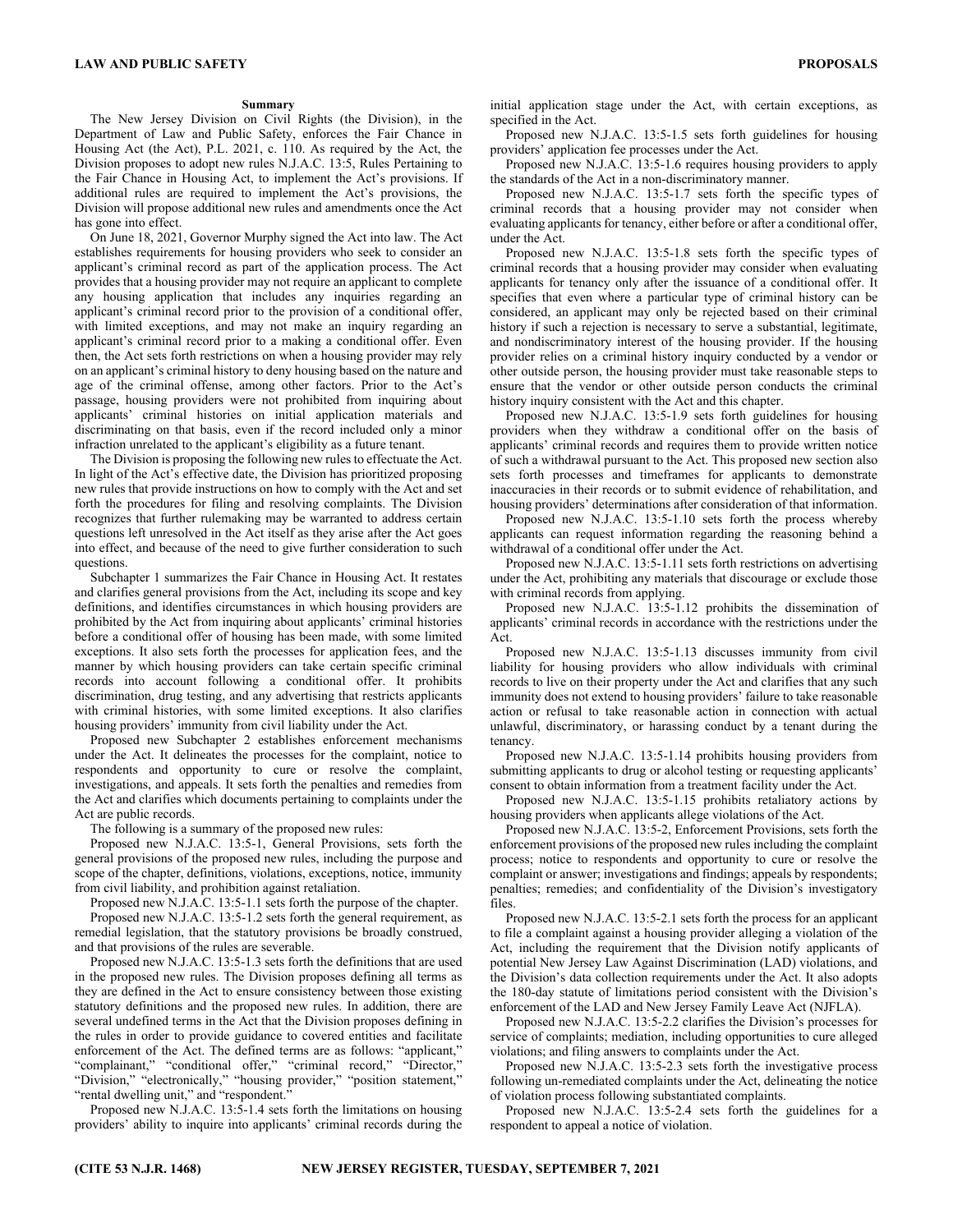Proposed new N.J.A.C. 13:5-2.5 sets forth penalties for which a housing provider may be liable when violations are found pursuant to the Act.

Proposed new N.J.A.C. 13:5-2.6 sets forth remedies the Division may require when violations are found pursuant to the Act.

Proposed new N.J.A.C. 13:5-2.7 sets forth the confidential nature of the investigatory files and establishes their exemption from public access.

The Division has provided a 60-day comment period on this notice of proposal. Therefore, this notice is excepted from the rulemaking calendar requirement pursuant to N.J.A.C. 1:30-3.3(a)5.

#### **Social Impact**

The Legislature has determined that there will be a positive social impact on formerly incarcerated individuals and the State of New Jersey, as a whole, from the Fair Chance in Housing Act. Research shows that when formerly incarcerated individuals are unable to secure stable housing, recidivism often follows, negatively impacting public safety in our communities. Further, data shows that black and brown people are incarcerated at disproportionate rates in New Jersey. Until the Act was signed into law, housing providers were legally able to reject applicants with any criminal history, including minor violations. Because of racial disparities in the criminal justice system, this had a racially disparate impact and was often not necessary to achieve any substantial, legitimate, and nondiscriminatory interest of the housing provider. These proposed new rules will have a positive social impact by providing guidance to housing providers and applicants in compliance with the terms of the Act, thereby improving access to stable housing, reducing recidivism, and reducing racial disparities and discrimination in access to housing.

#### **Economic Impact**

The Division does not anticipate that the proposed new rules will have a significant economic impact. The proposed new rules present no new legal obligations beyond those delineated in the Fair Chance in Housing Act. To the extent that a housing provider is currently using application materials that do not comply with the Act, a housing provider may incur costs in revising its application materials. However, that is a requirement under the Act, which is reiterated by the proposed new rules. Further, neither the Act nor the proposed new rules adopt a new requirement for a housing provider to conduct a criminal history inquiry, but rather provides guidelines regarding how those criminal history inquiries must be conducted in the event that a housing provider chooses to conduct them.

Further, while the Act provides for the assessment of a financial penalty against a housing provider in certain circumstances, the proposed new rules may assist the regulated entities in complying with existing legal obligations by clarifying their rights and obligations, thus reducing the need to retain professional services to assist in complying with the Act.

#### **Federal Standards Statement**

The proposed new rules are intended to clarify and interpret the Act and are not intended to implement or comply with any program established under Federal law or under a State statute that incorporates or refers to Federal law, standards, or requirements. The Federal U.S. Department of Housing and Urban Development (HUD) issued a guidance document in 2016 stating that blanket criminal history-related bans likely violate the Federal Fair Housing Act (FHA) because of their racially disparate impact and because they are unnecessary to serve a substantial, legitimate, and nondiscriminatory interest. The Fair Chance in Housing Act, however, dictates clear rules and guidelines about criminal record inquiries that are either prohibited or permissible, before or after a conditional offer. To the extent that the proposed new rules provide rights or obligations that exceed similar guidance in Federal law, the Act mandates such provisions.

#### **Jobs Impact**

The Division does not anticipate that the proposed new rules will have any impact on the number of jobs in this State.

#### **Agriculture Industry Impact**

The Division does not anticipate that the proposed new rules will have any impact on the agriculture industry of this State.

#### **Regulatory Flexibility Statement**

The Division does not anticipate that the proposed new rules will impose any reporting or recordkeeping requirements on small businesses, as the term is defined in the Regulatory Flexibility Act, N.J.S.A. 52:14B-16 et seq, beyond those set forth in the Act. The Act applies to housing providers, including landlords, owners, lessors, sublessors, assignees, their agents, or any other person receiving or entitled to receive rents or benefits for the use or occupancy of any rental dwelling unit. Therefore, some covered housing providers may be small businesses as that term is defined in the Regulatory Flexibility Act. However, because any compliance requirements in the proposed new rules are imposed by the Act itself, the rules cannot establish different compliance requirements for small businesses. These proposed new rules do not impose any reporting, recordkeeping, or other compliance requirements beyond those imposed by existing State and Federal law.

# **Housing Affordability Impact Analysis**

The Division does not anticipate that the proposed new rules will have any impact on the affordability of housing in New Jersey or would change the average costs associated with housing, because the proposed new rules recite and clarify housing providers' ability to consider applicants' criminal records pursuant to the Act.

# **Smart Growth Development Impact Analysis**

The Division does not anticipate that the proposed new rules will have any impact on smart growth or would change housing production in Planning Areas 1 or 2, or within designated centers, under the State Development and Redevelopment Plan in New Jersey because the proposed new rules recite and clarify housing providers' ability to consider applicants' criminal records pursuant to the Act.

## **Racial and Ethnic Community Criminal Justice and Public Safety Impact**

The Division anticipates that the Act will have a positive impact on racial and ethnic community criminal justice and public safety by affording individuals with criminal histories a fair opportunity to obtain housing, especially where the nature and age of the offense makes it irrelevant to their tenancy. By effectuating the Act, the proposed new rules will support the Act's positive impact. The Division anticipates that to the extent the proposed new rules will have any impact on pretrial detention, sentencing, probation, or parole policies concerning adults and juveniles in the State, these proposed new rules will support individuals on probation or parole by removing a barrier to their ability to obtain housing, especially where the nature of the offense is not anticipated to impact their tenancy.

**Full text** of the proposed new rules follows:

#### CHAPTER 5

RULES PERTAINING TO THE FAIR CHANCE IN HOUSING ACT

## SUBCHAPTER 1. GENERAL PROVISIONS

#### 13:5-1.1 Purpose

This chapter is designed to implement the provisions of the Fair Chance in Housing Act, P.L. 2021, c. 110 (the Act), which concerns the housing rights of certain persons with criminal records.

## 13:5-1.2 Construction

(a) Consistent with the public policy underlying the Act and with firmly established principles for the interpretation of such remedial legislation, the remedial provisions of the statute will be given a broad construction and its exceptions construed narrowly.

(b) The provisions of this chapter are severable. If any provision or the application of any provisions of this chapter to any person or circumstances is invalid, such invalidity shall not affect other provisions or applications that can be given effect without the invalid provision or application.

#### 13:5-1.3 Definitions

The following words and terms, when used in this chapter, shall have the following meanings, unless the context clearly indicates otherwise.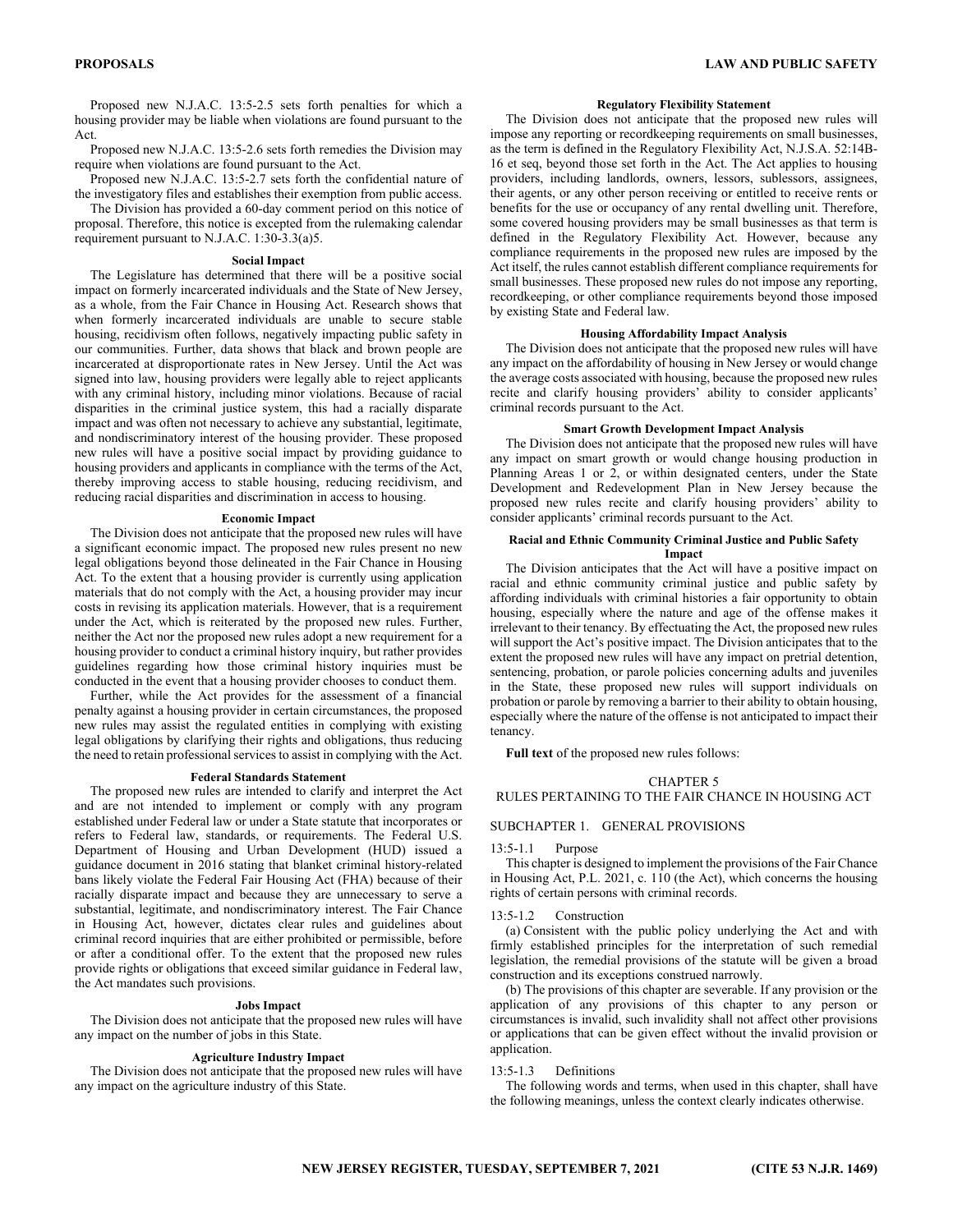"Applicant" means any person considered for, or who requests to be considered for, tenancy within a rental dwelling unit.

"Complainant" means any person filing a complaint alleging a violation of the Act.

"Conditional offer" means an offer to rent or lease a rental dwelling unit to an applicant that is contingent on a subsequent inquiry into the applicant's criminal record, or any other eligibility criteria that the housing provider may lawfully utilize.

"Criminal record" means information about an individual collected by criminal justice agencies consisting of identifiable descriptions and notations of arrests, detentions, indictments, criminal complaints, or other formal criminal charges, and any disposition arising therefrom, including, acquittal, sentencing, correctional supervision, release, or conviction, including, but not limited to, any sentence arising from a verdict or plea of guilty or nolo contendere, including a sentence of incarceration, a suspended sentence, a sentence of probation, or a sentence of conditional discharge.

"Director" means the Director of the Division on Civil Rights.

"Division" means the Division on Civil Rights in the Department of Law and Public Safety.

"Electronically" means through the New Jersey Bias Investigation Access System (NJBIAS), which is currently available at https://bias. njcivilrights.gov, or through another electronic means specified by the Director.

"Housing provider" means a landlord, an owner, lessor, sublessor, assignee or their agent, or any other person receiving or entitled to receive rents or benefits for the use or occupancy of any rental dwelling unit.

"Position statement" means a legal brief or other writing that, in narrative fashion, responds to the allegations in a complaint, as well as, explains the respondent's version of the facts and identifies specific documents and witnesses supporting the respondent's position.

"Rental dwelling unit" means a dwelling unit offered for rent by a housing provider for residential purposes, other than a dwelling unit in an owner-occupied premises of not more than four dwelling units.

"Respondent" means any party charged in a complaint with a violation of the Act.

#### 13:5-1.4 Initial application inquiries

(a) A housing provider shall not require an applicant to complete any housing application that includes any inquiries regarding an applicant's criminal record prior to a conditional offer of housing, except for a limited inquiry of whether an applicant has ever been convicted of criminal activity for the manufacture or production of methamphetamine on the premises of Federally assisted housing, and whether the applicant is subject to a lifetime registration requirement under a State sex offender registration program.

(b) A housing provider shall not make any oral or written inquiry regarding an applicant's criminal record prior to making a conditional offer.

(c) An applicant may provide evidence to the housing provider demonstrating inaccuracies within the applicant's criminal record, evidence of rehabilitation, or other mitigating factors.

# 13:5-1.5 Application fees

(a) Prior to accepting any application fee, a housing provider shall disclose, in writing, to the applicant:

1. Whether the eligibility criteria of the housing provider includes the review and consideration of criminal history; and

2. A statement that the applicant may provide evidence demonstrating inaccuracies within the applicant's criminal record or evidence of rehabilitation or other mitigating factors.

(b) A housing provider that provides the applicant with a written disclosure that is consistent with the Model Disclosure form made available by the Division on its website at the time the disclosure is provided will be deemed to have satisfied the requirements of this section.

## 13:5-1.6 Prohibition on discrimination

A housing provider shall apply the standards established by the Act to each applicant in a nondiscriminatory manner.

13:5-1.7 Criminal records prohibited from consideration irrespective of conditional offer

(a) A housing provider shall not at any point, either before or after a conditional offer of tenancy, evaluate an applicant based on any of the following types of criminal records:

1. Arrests or charges that have not resulted in a criminal conviction;

- 2. Expunged convictions;
- 3. Convictions erased through executive pardon;
- 4. Vacated and otherwise legally nullified convictions;
- 5. Juvenile adjudications of delinquency; and
- 6. Records that have been sealed.
- 13:5-1.8 Criminal records that can be considered only after a conditional offer

(a) Before the issuance of a conditional offer to an applicant, a housing provider may not consider any criminal record in the applicant's history, except for a conviction for the manufacture or production of methamphetamine on the premises of Federally assisted housing and whether the applicant is subject to a lifetime registration requirement under a State sex offender registration program.

(b) After the issuance of a conditional offer to an applicant, a housing provider may only consider a criminal record in the applicant's history that:

1. Resulted in a conviction for murder, aggravated sexual assault, kidnapping, arson, human trafficking, sexual assault in violation of N.J.S.A. 2C:14-2, causing or permitting a child to engage in a prohibited sexual act or in the simulation of such an act in violation of paragraph (3) of subsection b of N.J.S.A. 2C:24-4, or any crime that resulted in lifetime registration in a State sex offender registry, or their equivalents under Federal law or the laws of another state;

2. Is for an indictable offense of the first degree that was issued, or if the conviction resulted in a prison sentence that sentence concluded, within the six years immediately preceding the issuance of the conditional offer, or their equivalents under Federal law or the laws of another state;

3. Is for an indictable offense of the second or third degree that was issued, or if the conviction resulted in a prison sentence that sentence concluded, within the four years immediately preceding the issuance of the conditional offer, or their equivalents under Federal law or the laws of another state; or

4. Is for an indictable offense of the fourth degree that was issued, or if the conviction resulted in a prison sentence that sentence concluded, within one year immediately preceding the issuance of the conditional offer, or their equivalents under Federal law or the laws of another state.

(c) If a housing provider utilizes any vendor or outside person or entity to conduct a criminal record check, the housing provider shall take reasonable steps to ensure that the vendor or outside person or entity is conducting the criminal record check consistent with the Act and this chapter. A housing provider will be liable under the Act for relying on a criminal history inquiry conducted by a vendor or outside person or entity that is conducted in violation of the Act or this chapter if the housing provider failed to take reasonable steps to ensure compliance with the Act or this chapter.

## 13:5-1.9 Withdrawal of conditional offer

(a) A housing provider may withdraw a conditional offer based on an applicant's criminal record only if the criminal record check is conducted consistent with the requirements at N.J.A.C. 13:5-1.8, and only if the housing provider determines, by preponderance of the evidence, that the withdrawal is necessary to fulfill a substantial, legitimate, and nondiscriminatory interest.

1. The determination of whether an interest is substantial, legitimate, and nondiscriminatory requires a case-specific, fact-based inquiry, where "substantial interest" means a core interest of the entity that has a direct relationship to the function of that entity, "legitimate" means that a justification is genuine and not false or pretextual, and "nondiscriminatory" means that the justification for a challenged practice or policy does not itself discriminate or perpetuate historical discrimination based on a protected class.

(b) Should the applicant have a criminal record of an offense that may be taken into consideration, the housing provider shall perform an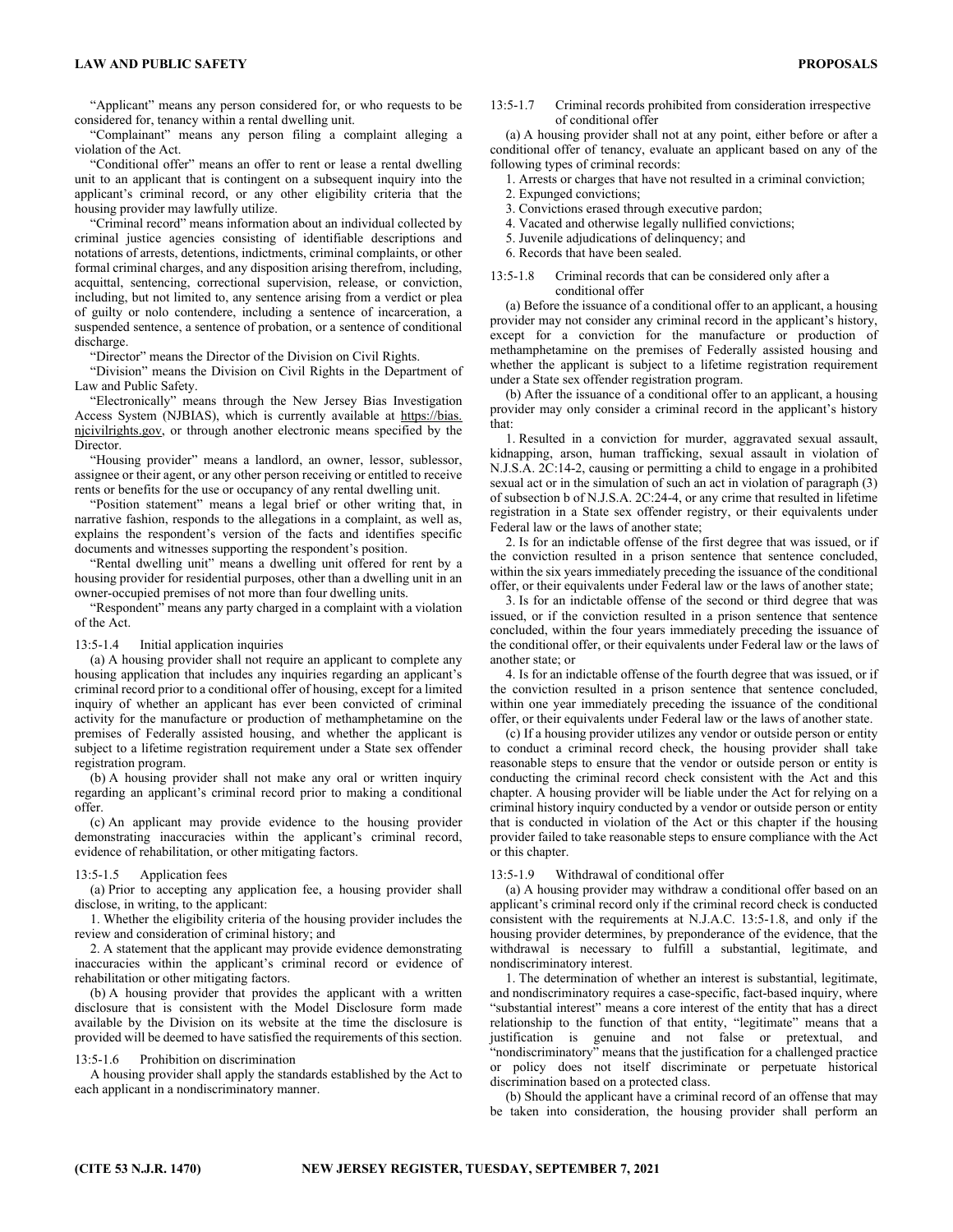individualized assessment of the application in light of the following factors:

1. The nature and severity of the criminal offense;

2. The age of the applicant at the time of the occurrence of the criminal offense;

3. The time that has elapsed since the occurrence of the criminal offense;

4. Any information produced by the applicant, or produced on the applicant's behalf, in regard to the applicant's rehabilitation and good conduct since the occurrence of the criminal offense;

5. The degree to which the criminal offense, if it reoccurred, would negatively impact the safety of the housing provider's other tenants or property; and

6. Whether the criminal offense occurred on or was connected to property that was rented or leased by the applicant.

(c) A housing provider must establish, by a preponderance of the evidence, that the withdrawal is necessary to achieve one or more substantial, legitimate, nondiscriminatory interests.

(d) If a housing provider withdraws a conditional offer, the housing provider shall provide the applicant with written notification that includes, with specificity, the reason or reasons for the withdrawal and an opportunity to appeal the denial by providing evidence to the housing provider demonstrating inaccuracies within the applicant's criminal record, evidence of rehabilitation, or other mitigating factors. A housing provider that provides the applicant with a written notice that contains the information in the Model Notice of Withdrawal of Conditional Offer form made available by the Division on its website at the time the notice is provided will be deemed to have satisfied the requirements of this subsection, provided that such information includes, with specificity, the reason or reasons for the withdrawal of the applicant's conditional offer.

(e) If an applicant provides a housing provider with evidence demonstrating inaccuracies within the applicant's criminal record or evidence of rehabilitation or other mitigating factors, the housing provider shall review the information and reconsider the decision based on the evidence provided. A determination after reconsideration should be provided to the applicant within 30 days.

(f) A landlord who relies on an inaccurate criminal record check will be liable under the Act if the applicant provides evidence that the criminal record check is inaccurate and the housing provider fails to take additional action to confirm the accuracy of the information relied upon.

#### 13:5-1.10 Provision of information concerning withdrawal

(a) The applicant may request, within 30 days after the housing provider's notice of the withdrawal, a copy of all information that the housing provider relied upon in considering the applicant, including criminal records.

(b) A housing provider shall provide the information requested free of charge, within l0 days of receipt of the request.

#### 13:5-1.11 Advertisements

(a) A housing provider shall not print, publish, circulate, issue, display, post, or mail, or cause to be printed, published, circulated, issued, displayed, posted, or mailed any statement, advertisement, publication, or sign, or use any form of application for the rental, lease, or sublease of any real property, or part or portion thereof, or make any record or inquiry in connection with the prospective rental, lease, or sublease of any real property, or part or portion thereof, that expresses, directly or indirectly, any unlawful limitation, specification, or discrimination as to criminal record.

(b) A housing provider shall not advertise that they will not consider any applicant who has been arrested, charged with, or convicted of a crime or offense, nor shall a housing provider make any statement in connection with a housing opportunity that they will not consider any applicant who has been arrested, charged with, or convicted of a criminal offense.

(c) A housing provider shall not use any word, term, phrase, or expression that tends to influence, dissuade, discourage, or repel any person or persons from seeking housing because of a prior criminal history.

(d) The provision of this section shall not preclude a housing provider from making limited inquiries concerning drug-related criminal activity for the manufacture or production of methamphetamine on the premises

of Federally assisted housing, or whether the applicant is subject to a lifetime registration requirement under a State sex offender registration program, or engaging in any advertising or making any statement that it will not consider an applicant who has engaged in drug-related criminal activity for the manufacture or production of methamphetamine on the premises of Federally assisted housing, or an applicant who is subject to a lifetime registration requirement under a State sex offender registration program.

13:5-1.12 Prohibition on dissemination of criminal record

(a) Unless otherwise required by law, a housing provider shall not:

1. Distribute or disseminate an applicant's criminal record to any person who is not expected to use the criminal record for the purpose of evaluating the applicant in a manner consistent with the Act or this chapter; or

2. Use an applicant's criminal record for a purpose that is not consistent with the Act or this chapter.

#### 13:5-1.13 Immunity from civil liability

(a) To encourage residential landlords to provide housing opportunities to formerly incarcerated individuals, landlords subject to the provisions of the Act or this chapter shall be immune from liability in any civil action arising as a result of the landlord's decision to rent to individuals with a criminal record or who were otherwise convicted of a criminal offense, or as a result of a landlord's decision to not engage in a criminal background screening.

(b) Nothing at (a) above shall be construed to affect, in any way, the immunity from liability conferred by law upon a landlord who rents an apartment to a person with a conviction for murder, aggravated sexual assault, kidnapping, arson, human trafficking, sexual assault in violation of N.J.S.A. 2C:14-2, causing or permitting a child to engage in a prohibited sexual act, or in the simulation of such an act in violation of paragraph (3) of subsection b. of N.J.S.A. 2C:24-4, or any crime that resulted in lifetime registration in a State sex offender registry.

(c) Nothing in this section shall be construed to grant immunity to a housing provider for failure to take reasonable action or refusal to take reasonable action in connection with actual conduct by a tenant during the tenancy, or to excuse a housing provider from stopping, preventing, or remedying a hostile housing environment created by a tenant's actual conduct during the tenancy.

# 13:5-1.14 Prohibition on drug testing

A housing provider shall not require an applicant to submit to a drug or alcohol test or request the applicant's consent to obtain information from a drug abuse treatment facility.

#### 13:5-1.15 Retaliation

(a) A person shall not interfere with, restrain, or deny the exercise of, or the attempt to exercise, any right protected under the Act or this chapter.

(b) If the Division determines that a housing provider has engaged in one or more unlawful actions against a person with the intent of retaliating for the person's filing of an action against the housing provider under the Act, then each unlawful retaliatory action shall be enforced as a separate and distinct violation of the Act and this chapter.

#### SUBCHAPTER 2. ENFORCEMENT PROVISIONS

#### 13:5-2.1 Complaints

(a) Any applicant or prospective applicant who believes that a housing provider has violated a provision of the Act may file a complaint with the Division by submitting a signed complaint to the Division electronically, by regular mail, or in person at any office of the Division. Any complaint that is submitted electronically may be signed electronically as well.

(b) Any complaint filed by an applicant or prospective applicant shall be filed with the Division within 180 days of the date of the alleged violation. The filing of a complaint or any other pleading shall be proven by the time it was submitted electronically, or, for filings submitted by regular mail or in person, the official stamp of the Division or by the signature of any official, employee, or investigator and their written notation indicating the date of receipt.

(c) A complaint shall be filed in a format approved by the Director. The complaint shall set forth in separate numbered paragraphs the following: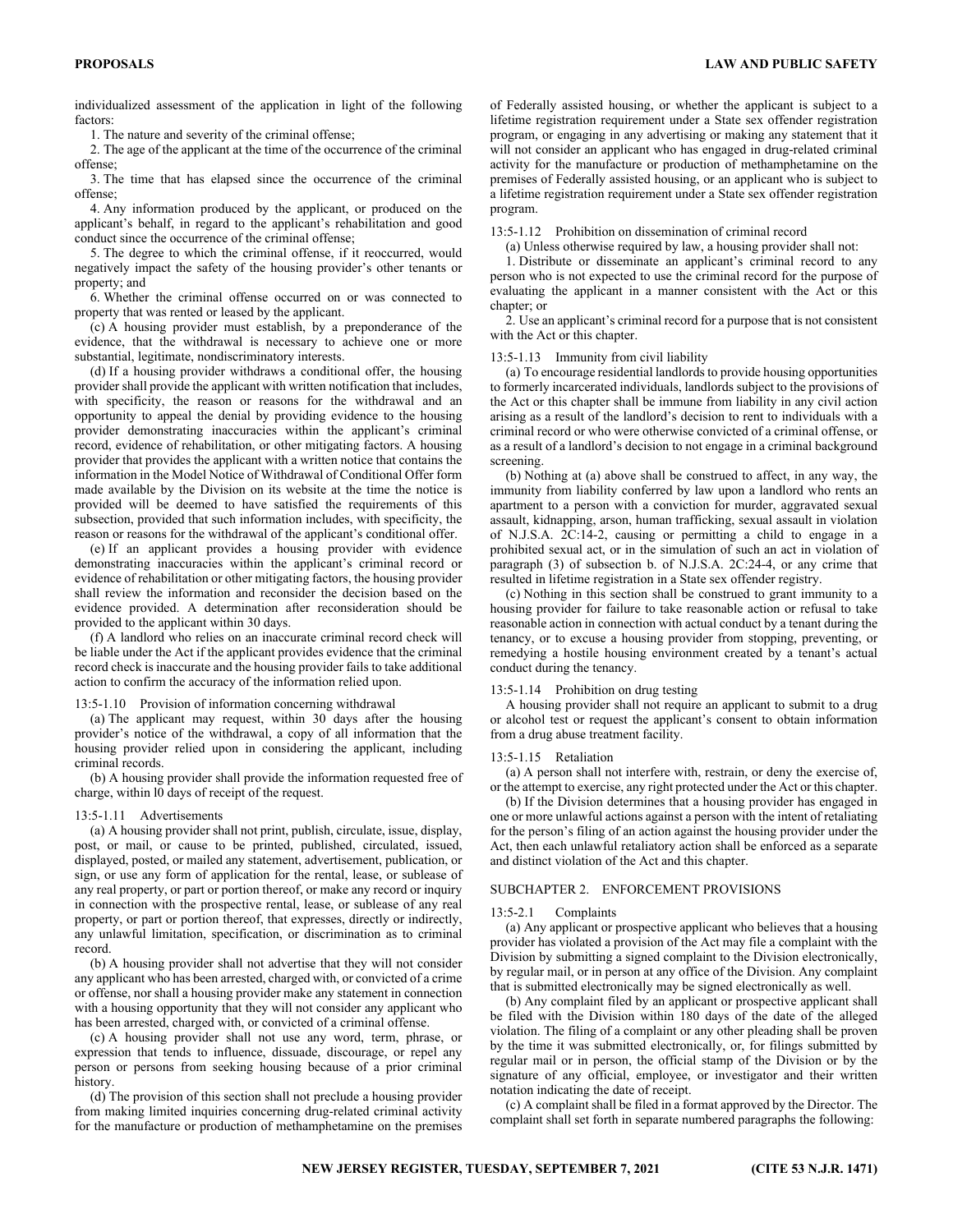1. The full name of all complainants;

2. The full name and address of all respondents, if known; and

3. A brief statement setting forth the facts deemed to constitute the alleged violation.

(d) Complainants shall electronically, or by other means, provide the Division with their address, telephone number, and email address in connection with the filing of any complaint, and promptly notify the Division of any change in address, telephone number, or email address at all times until the time for an appeal of a final order has expired.

(e) Any complainant may register with the Division, electronically, by providing their name, email address, and phone number. For any complainant registered with the Division electronically, the Division shall serve all filings electronically.

(f) The Director may file a complaint alleging a violation of the Act if the Director has reason to believe a housing provider may have violated the Act. The Director may also intervene or join as a complainant in any complaint pending before the Division.

(g) Where, based on review of a complaint, the Division believes the allegations may also constitute a violation of the Law Against Discrimination, the Division shall notify the complainant of the complainant's filing rights under that statute and shall, if the complainant so authorizes, generate a complaint that alleges a violation of the Law Against Discrimination, as well.

(h) The Division shall request demographic information, including, but not limited to, the race and ethnicity of the complainant, in connection with the filing of any complaint. The Division may use the collected demographic information for purposes of reporting in the aggregate on the demographic information of complainants.

# 13:5-2.2 Notice to respondents and opportunity to cure or resolve the complaint or answer

(a) Any housing provider may register with the Division, electronically, and identify an individual to electronically accept service in connection with any complaint filed with the Division by providing the name, email address, and phone number for the individual authorized to accept service. When the Division receives a complaint against a respondent that has not so registered, the Division will attempt to find the contact information, including, by contacting the respondent, and will ask the respondent to electronically register with the Division. For any respondent electronically registered with the Division, the Division shall serve any complaint and all other filings electronically, and the respondent may respond to the complaint and other inquiries by the Division electronically.

(b) Upon receipt of any complaint, the Division shall immediately serve a copy of the complaint on the respondent electronically. If the Division is unable to effectuate service electronically, the Division shall serve a copy of the complaint on the respondent by certified mail or overnight delivery by commercial courier, or, at the discretion of the Director, by personal delivery by an agent of the Division.

(c) For any complaint filed by an applicant or prospective applicant, at the time of service of the complaint, the Division shall offer the respondent the opportunity to mediate, by curing or resolving the alleged violation, within 14 days of receiving the notice. Mediation efforts may include, but not be limited to, telephone conversations, meetings, and written correspondence.

(d) The Division shall not subject a respondent to any penalty pursuant to N.J.A.C. 13:5-2.5 if the Division determines that the respondent has cured or resolved the alleged violation within 14 days of receiving the notice and provided the Division with evidence of same electronically.

(e) If the Division determines that the respondent has indeed cured or resolved the alleged violation, the Division may require the respondent to memorialize the resolution in a written agreement that sets forth the equitable measures that were taken or will be taken to ensure compliance, and the remedy, if any, to be provided to the individual who filed the complaint. Any agreement made pursuant to this section, and any complaint in connection therewith, shall not be published on the Division's website.

(f) If the Director finds that there has been a breach of a written agreement made pursuant to this section, the Director may, in their

discretion, reopen the complaint for investigation or seek to enforce the agreement.

(g) If the respondent chooses not to cure the alleged violation within 14 days of receiving the notice, and provides the Division with evidence of same electronically, or if the Division determines that respondent's actions have not in fact cured or resolved the alleged violation, the respondent shall file an answer to the complaint, a position statement setting forth, in narrative form, why the respondent believes that no violation of the Act occurred, and a response to any additional request by the Division for documents and/or information within 20 calendar days of service of notice on the respondent that the matter is being transferred for investigation. The respondent shall file these responsive materials electronically.

(h) Respondents that fail to file an answer, position statement, and/or response to any request for documents and/or information within the time period provided by this section are subject to a demand by subpoena and/or entry of default.

(i) Extensions of time for filing an answer, position statement, and/or responding to any request for document and/or information may be authorized by the Director upon good cause shown. Requests for extensions of time shall be submitted electronically.

(j) Respondents shall promptly notify the Division of any change in contact information, including, mailing address, email address, phone number, and contact person, or other material change in the status of the respondent (such as bankruptcy filing or ceasing to operate as an ongoing concern) at all times until the time for an appeal of a final order has expired.

## 13:5-2.3 Investigation and findings

(a) Following review of the complaint and responsive documents filed by the respondent, the Director shall determine whether to conduct an investigation of a complaint.

(b) In conducting an investigation, the Division may exercise all investigative powers set forth at N.J.S.A. 10:5-8 and N.J.A.C. 13:4-4.

(c) If, following an investigation, the Division determines that the allegations in the complaint are not substantiated, the Division shall advise the parties of that determination and that such determination is the final agency action on the complaint.

(d) A complainant may appeal to the Appellate Division of the Superior Court, a determination pursuant to (c) above that a complaint is not substantiated, but the complainant may not appeal a decision by the Director not to investigate a complaint.

(e) If, following an investigation, the Division determines that the allegations in the complaint are substantiated, it shall issue a notice of violation to respondent. The notice of violation shall notify the respondent of the nature of the violation and the acts or omissions supporting such violation. The notice of violation shall also include the proposed remedies and penalties imposed as a result of the violation. The respondent shall also be advised of its appeal rights as set forth at N.J.A.C. 13:5-2.4. The complainant shall also be advised of the results of the investigation.

(f) Upon receipt of a notice of violation, the respondent shall, within 15 days, respond to the Division, in writing, and either:

1. Acknowledge the violation and agree to the proposed remedies and penalties; or

2. Deny the allegation and request an appeal pursuant to N.J.A.C. 13:5- 2.4.

(g) If a respondent fails to respond to a notice of violation in accordance with (f) above, the Director may issue a final order imposing the remedies and penalties set forth in the notice of violation.

## 13:5-2.4 Appeals by respondents

(a) When a notice of violation is issued by the Division pursuant to N.J.A.C. 13:5-2.3(e), the respondent shall have the right to file an appeal with the Director. Any appeal of a notice of violation shall be submitted electronically.

(b) An appeal must be received by the Director within 15 calendar days following receipt by the respondent of the notice of violation. The filing of an appeal under this section shall stay the enforcement of any remedies and penalties imposed pursuant to N.J.A.C. 13:5-2.3.

(c) The Director shall decide any appeal filed pursuant to (b) above on the written record or shall provide a hearing pursuant to the